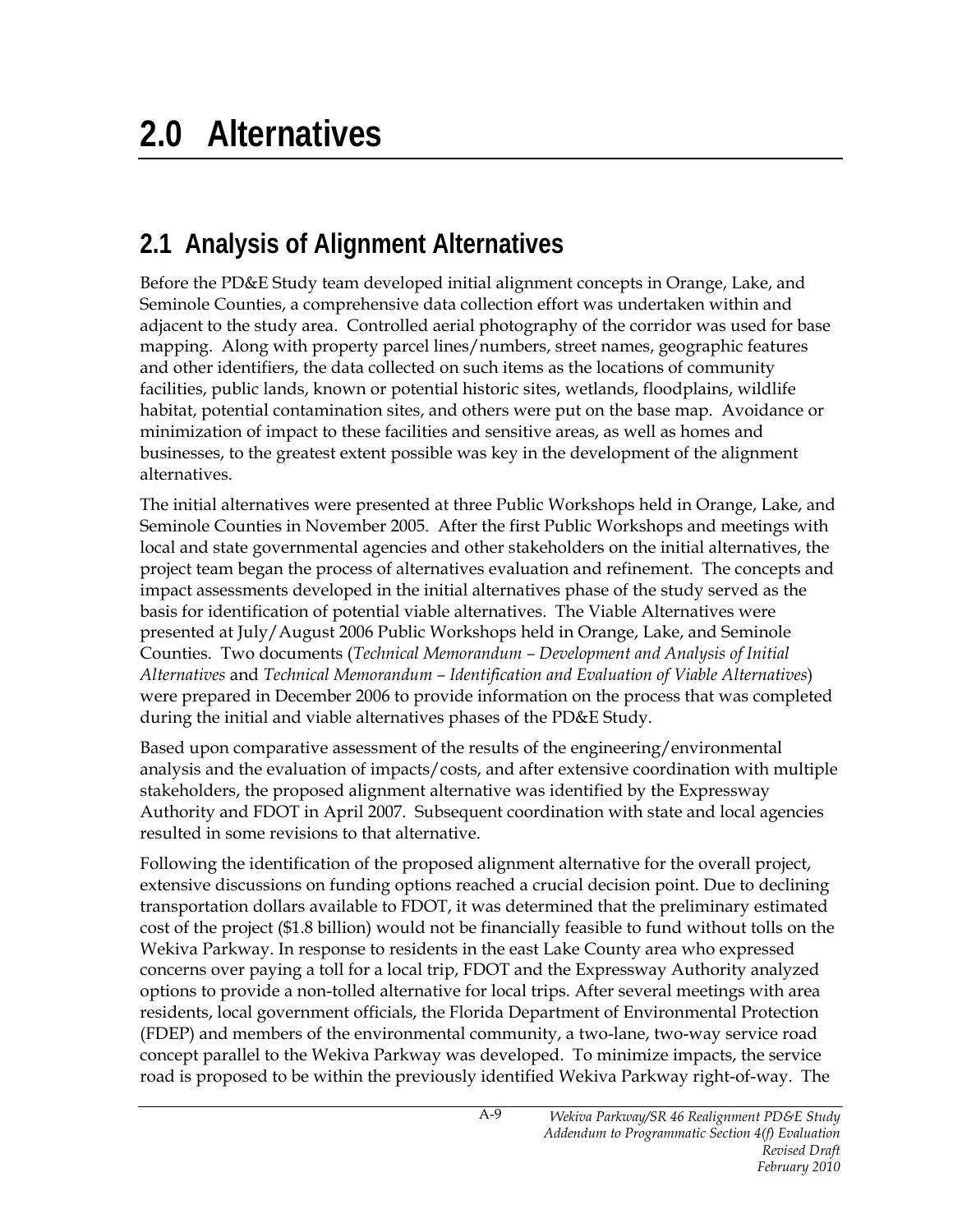service road would extend from just north of the Wekiva Parkway interchange near Neighborhood Lakes to just east of the Wekiva River in Seminole County; that concept was presented at a Public Workshop in Lake County on December 17, 2009. Public comments resulting from the workshop were reviewed and incorporated into the preliminary design of the service road and the Wekiva Parkway mainline.

The proposed alignment alternative will be presented at three Public Hearings to be held in Orange, Lake, and Seminole Counties in 2010. Coordination with federal, state, and local agencies, the project advisory group, the environmental advisory committee, the public and other stakeholders has been ongoing and will continue throughout the study.

The previously prepared *Programmatic Section 4(f) Evaluation* includes a section on the alternatives considered from the Orange/Lake County line in the Neighborhood Lakes area to east of the Wekiva River in Seminole County. That is the project area within which the Seminole State Forest, Rock Springs Run State Reserve, Lower Wekiva River Preserve State Park, and the Wekiva Wild and Scenic River are located. The following sections include excerpts from that document specific to the Wekiva River Section 4(f) recreation resource.

# **2.2 No Build Alternative**

The No Build Alternative assumes that the proposed project is not implemented within the study area. Only those projects for which funding is committed in the Expressway Authority's 2030 Expressway Master Plan, METROPLAN ORLANDO's 2025 Long Range Transportation Plan Update, and the Lake-Sumter MPO 2025 Long Range Transportation Plan are assumed to be provided to meet the transportation need. The results of the No Build Alternative analysis form the basis of the comparative analysis with the viable Build Alternatives, which are discussed in greater detail in the *Programmatic Section 4(f) Evaluation*.

The benefits of the No Build Alternative include the absence of long term impacts such as residential displacements and natural environmental intrusion, as well as short term impacts associated with actual construction of a major new expressway.

Long term benefits associated with serving future traffic demand and improved safety will not be realized with the No Build Alternative. Furthermore, wildlife deaths due to vehicle collisions are anticipated to be higher in the No Build Alternative without the enhanced habitat connectivity provided by wildlife bridges in the proposed alternative. Some of the existing roadways within the project study area are currently operating at less than desirable service levels, and operating/safety conditions are projected to worsen in the future as congestion would increase under the No Build Alternative. Nearly all roadways in the study area would be operating at level of service E or F conditions in 2032 under the No Build Alternative. The *SR 429–Wekiva Parkway/SR 46 Realignment PD&E Study Traffic Report* states "the No Build Alternative does not meet the transportation needs within the study area. This alternative does not relieve traffic congestion along SR 46 or along US 441." The No Build Alternative would not meet the stated purpose and need for the project.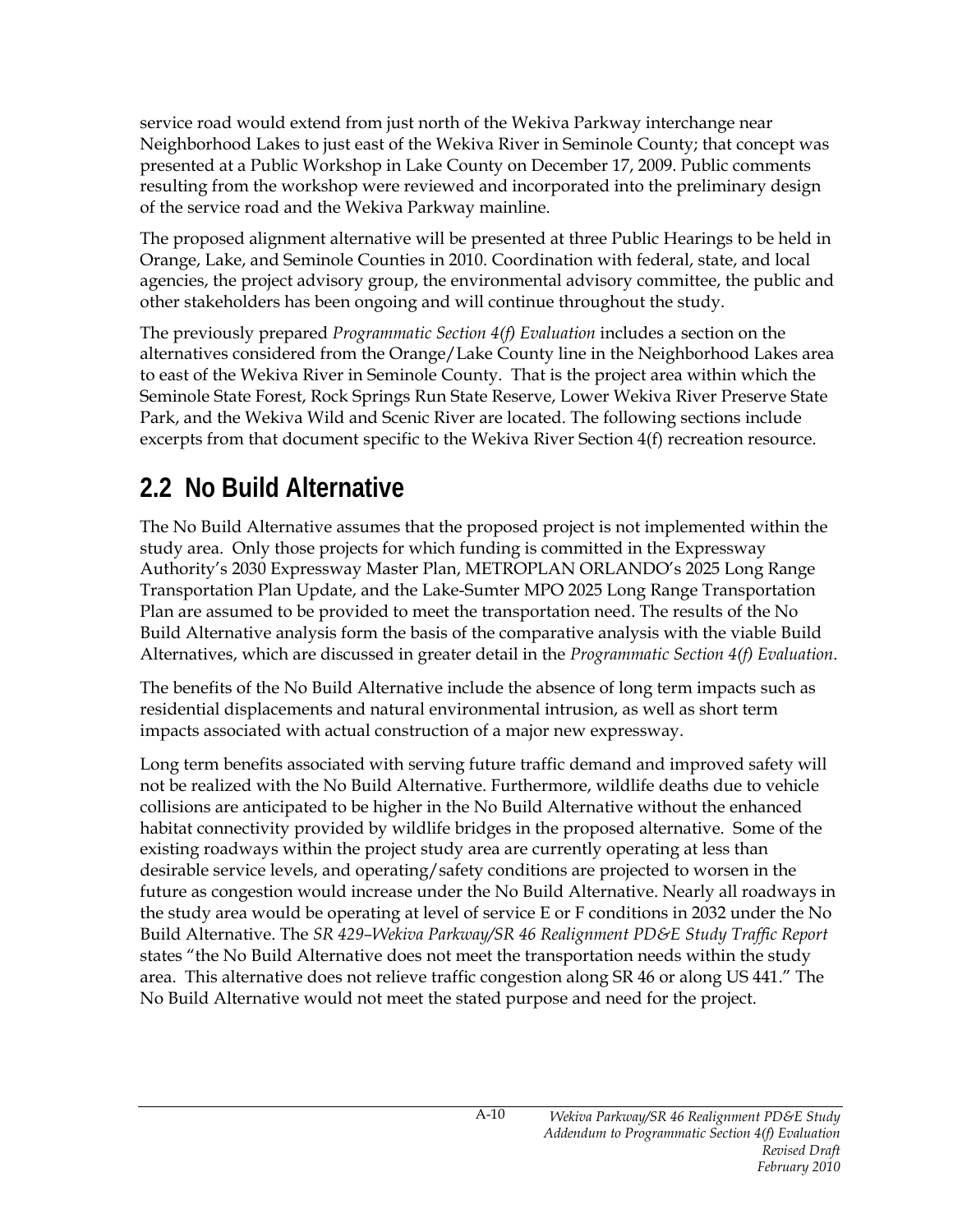### **2.3 Proposed Alternative**

The Wekiva Parkway & Protection Act (Chapter 369, Part III, Florida Statutes) required that SR 46 in east Lake County west of the Wekiva River not be a continuous roadway for environmental reasons. As recommended by the Lake County Commission, the Wekiva River Basin Commission, and the Florida Department of Environmental Protection (in keeping with the mandates of the Act), the plans for Wekiva Parkway in east Lake County eliminated SR 46 as a through road from the Neighborhood Lakes area eastward to the Wekiva River. At the time the Act was passed, it was assumed the Wekiva Parkway would not be a tolled roadway. However, after an extensive financial analysis conducted in 2007 estimated the total cost of construction of the project at \$1.8 billion, and with declining transportation dollars available to the Florida Department of Transportation (FDOT), it became evident that the Wekiva Parkway from SR 429 near Apopka in northwest Orange County through east Lake County to I-4 near Sanford in west Seminole County would not be financially feasible without tolls.

Citizens in the east Lake County area who live and work along existing SR 46 expressed concerns over having to pay a toll for a local trip. Local and state elected officials also expressed those concerns on behalf of their constituents. In mid 2009, the Expressway Authority and FDOT began analyzing options to provide a non-tolled service road in east Lake County along the Wekiva Parkway route. In response to those citizen and elected official concerns, a service road concept was developed. The service road, which would be parallel to and on the north side of the Wekiva Parkway in east Lake County, is within the 300 foot right-of-way previously identified for the Wekiva Parkway. The alignment of the Wekiva Parkway has not been changed. The previous Wekiva Parkway alternative had two local access interchanges west of the Wekiva River in east Lake County due to the elimination of SR 46. With the service road, those interchanges are no longer needed. However, a service road bridge over the Wekiva River will be needed for a non-tolled connection between Lake and Seminole Counties. The two-lane service road bridge would also accommodate a regional trail crossing of the river.

### *Fulfills Purpose and Need*

The proposed alternative will achieve regional connectivity through implementation of the missing segment of the Western Beltway (SR 429) and provide a safe, high capacity eastwest travel facility to replace portions of SR 46. The *SR 429–Wekiva Parkway/SR 46 Realignment PD&E Study Traffic Report* determined that the existing roadway network is inadequate and traditional widening of SR 46 will not accommodate projected demand. The proposed improvements will meet the increased travel demand from population growth in an environmentally sensitive and compatible manner, including enhanced wildlife habitat connectivity.

#### *Unavoidable Section 4(f) Land Impacts Due to Proximity to Existing SR 46*

The existing SR 46 right-of-way width varies from approximately 66 feet to 100 feet from the Neighborhood Lakes area to west of the Wekiva River. The proposed alignment requires a 300-foot right-of-way for a rural expressway. The two-lane, two-way service road parallel to the Wekiva Parkway would be constructed within the previously identified right-of-way for Wekiva Parkway. The existing SR 46 right-of-way for the two-lane rural arterial is not